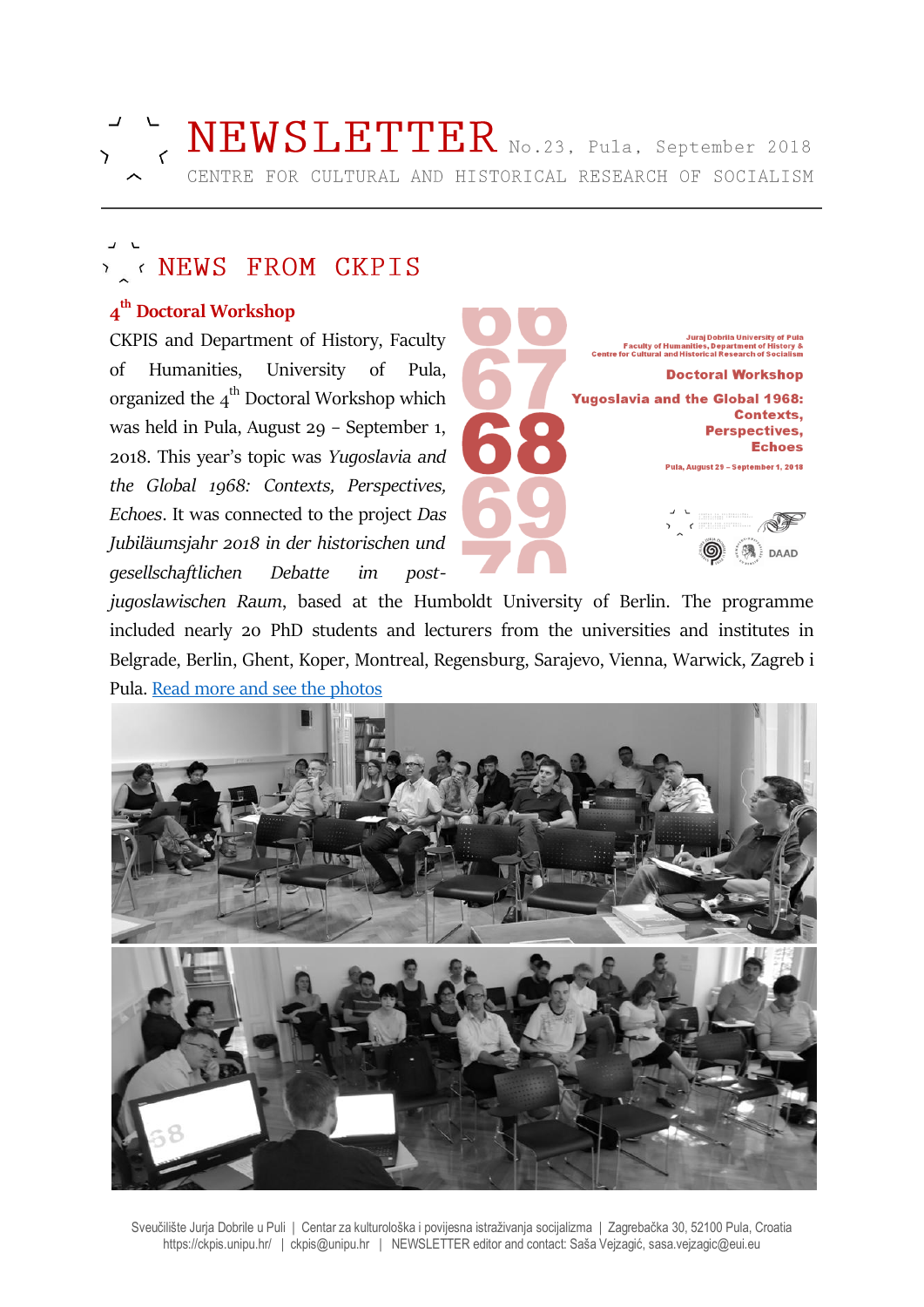

# **CONFERENCES**

### **Studying East and Southeast Europe as Area Studies: Paradigms - Themes - Methods for the 21st Century – Munich: 25-27 October 2018**

Our priority has been to create a vibrant, interdisciplinary environment for successful doctoral projects and cutting-edge research on Eastern and Southeastern Europe, exploring the particularities of the countries, societies and cultures of this region. One of our basic premises has been a trans-regional perspective: East and Southeast Europe...[\(Read more\)](http://www.gs-oses.de/event-detail/events/jahrestagung-2018.html) Application deadline: 7 October 2018.

### **Making the New Man: Scientific and Artistic Experiments in the Russian Empire and the Soviet Union, 1900–1939 – St. Petersburg: 16-18 May 2019**

The goal of our conference is to explore the fantastic visions of, and the actual experiments in, "making the new man" in one particular setting – the Russian Empire and the Soviet Union. The revolutionary transformations of 1917 boosted scientific fantasies of engineering human evolution, and the young Soviet republic of the 1920s... [\(Read more\)](https://www.univie.ac.at/Geschichte/salon21/?p=35227) Application deadline: 20 October 2018.

### **Socialism – Experience and Rememberance – Potsdam: 21-22 February 2019**

The socialist experience and its legacy is on everyone's lips – be it as a template for the migration experience or as a possible explanation for the recent rise of populist and authoritarian parties in Europe. This ongoing debate as well as the 30th anniversary of the Fall of the Berlin Wall provide an opportunity to reflect on the experiences of Socialism in the former Eastern Bloc and to discuss… [\(Read more\)](http://zzf-potsdam.de/sites/default/files/doktoranden/Archiv_Forum/call_dokforum_2019_zzf_potsdam_final_eng.pdf)

Application deadline: 31 October 2018

**Three Decades of Post-socialist Transition 1989-2019 – Darmstadt: 17-18 May 2019** This conference seeks to bring together leading built environment academics from across Europe to discuss issues of post-socialist transition and its effects on built urban environment from the timely distance of three decades after the fall of state-socialism in Central and Eastern Europe. In particular we welcome sessions that will challenge and advance our knowledge and practice around the complex links... [\(Read more\)](https://urbanmorphosis.wixsite.com/urbanlab/news-1/international-conference-three-decades-of-post-socialist-transition-1989-2019) Application deadline: 10 November 2018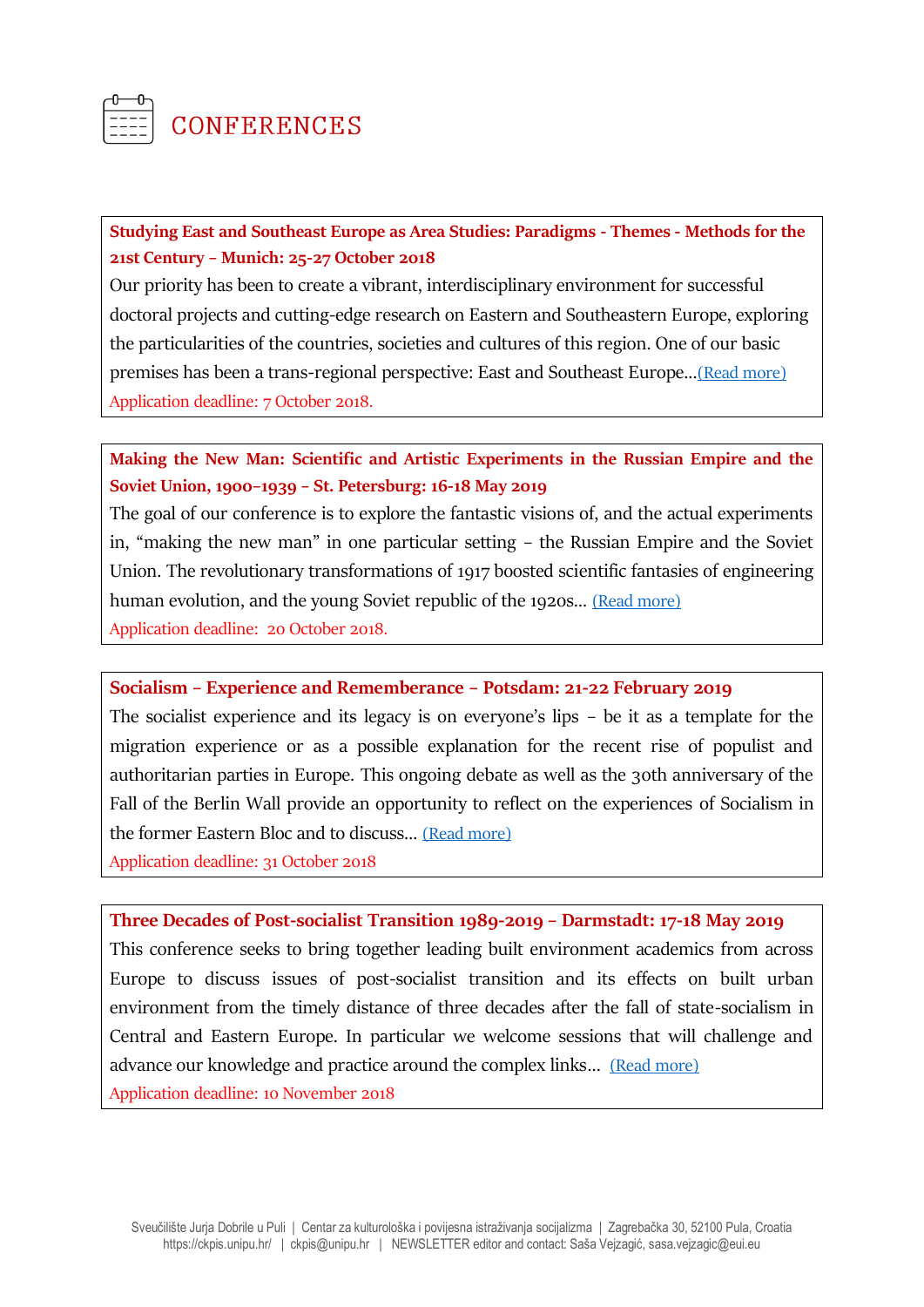**French association for Russian and Eastern European studies in social sciences "1989 In The East: Between Order and Subversion" – Paris: October 2019**

The congress intends to re-examine the processes that led to the disintegration of communist regimes in the countries of Central and Eastern Europe as well as in the Balkans and the USSR. This disintegration appears to be the product of complex mobilizations based on new forms of action and it crossed the most established political borders… [\(Read more\)](http://uamoderna.com/conference/between-order-and-subversion) Application deadline: 1 December 2018



# PUBLICATIONS

### **Südostforschungen, 76, 2017**

A series of papers, which are the result of the research project *Making of the Socialist Man. Croatian Society and the Ideology of Yugoslav Socialism* (CKPIS, Pula, 2014-2017), was published in September 2018 in the latest issue of *Südostforschungen*, a journal of the Leibniz-IOS Regensburg. [\(Read More\)](https://www.ios-regensburg.de/en/ios-publications/journals/southeastern-research.html)

## **Radina Vučetić. Coca-Cola Socialism: Americanization of Yugoslav Culture in the Sixties**

This book is about the Americanization of Yugoslav culture and everyday life during the nineteensixties. After falling out with the Eastern bloc, Tito turned to the United States for support and inspiration. [\(Read More\)](http://ceupress.com/contributor/radina-vucetic)

### **Ivan Simić, Soviet Influences on Postwar Yugoslav Gender Policies**

This book explores Soviet influences on Yugoslav gender policies, examining how Yugoslav communists interpreted, adapted and used Soviet ideas to change Yugoslav society. The book sheds new light on the role of Soviet models in producing Yugoslav family and reproductive laws, and in framing the understandings of gender which affected key policies… [\(Read More\)](https://www.palgrave.com/gp/book/9783319943817#otherversion=9783319943824)

# **Sabina Mihelj and Simon Huxtable, From Media Systems to Media Cultures Understanding Socialist Television**

To understand the societal consequences of mass communication, the authors argue that we need to move beyond the analysis of media systems, and instead focus on the role of the media in shaping cultural ideals and narratives, everyday practices and routines… [\(Read more\)](https://www.cambridge.org/core/books/from-media-systems-to-media-cultures/C2738F906D87AA7FACC0D4CC7CD410C7#fndtn-information)